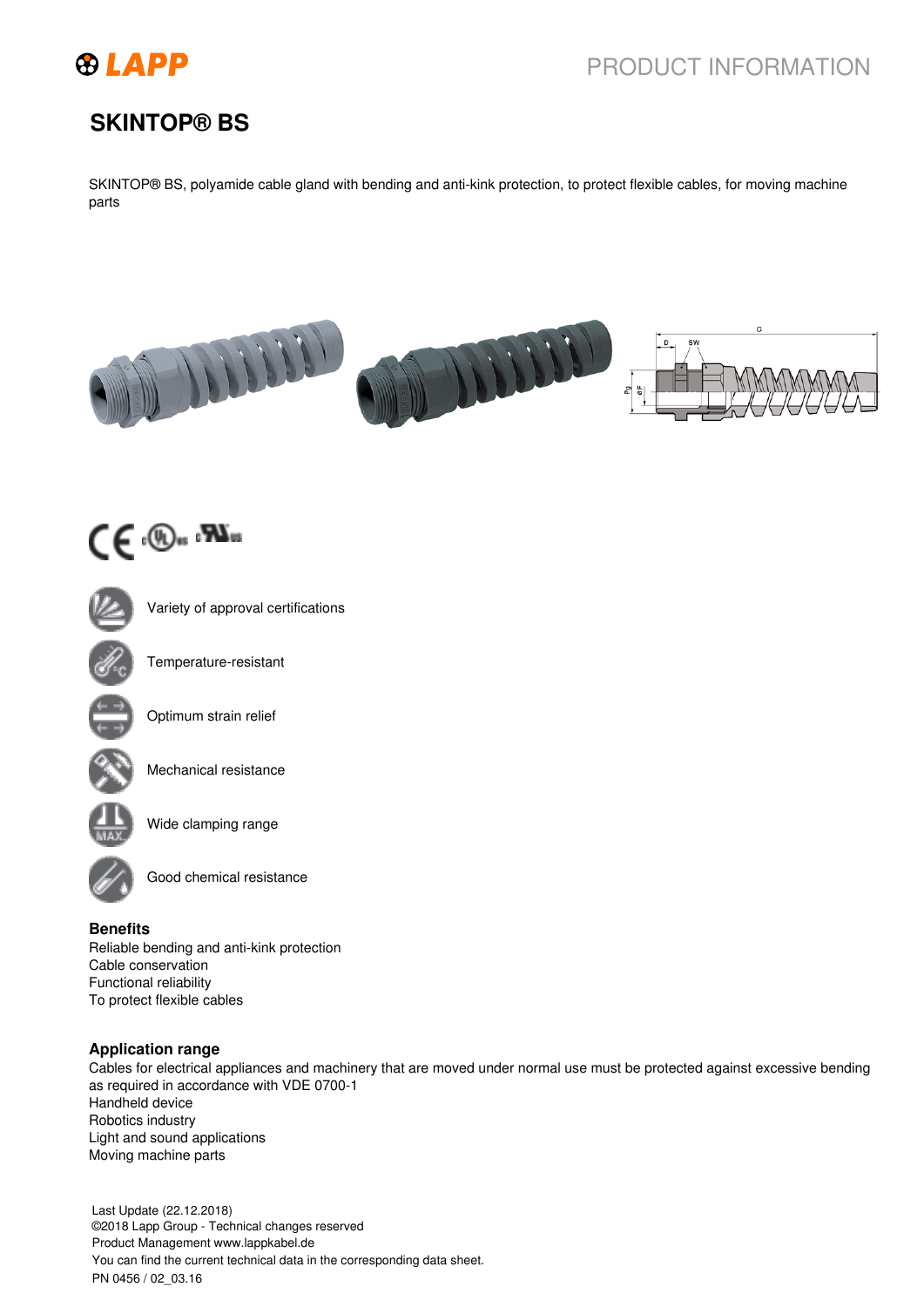

## **SKINTOP® BS**

#### **Norm references / Approvals**

UL File Nr. E79903

### **Product Make-up**

PG connection thread acc. to DIN 40430

### **Note**

Refer to SKINTOP® PG accessories for suitable accessories Counter nut to be used: SKINTOP® GMP-GL Version with smaller insert to seal smaller cable cross-sections, SKINTOP® BSR, is available upon request

| <b>Technical Data</b>  |                                                                              |
|------------------------|------------------------------------------------------------------------------|
| Classification ETIM 5: | ETIM 5.0 Class-ID: EC000441<br>ETIM 5.0 Class-Description: Cable screw gland |
| Classification ETIM 6: | ETIM 6.0 Class-ID: EC000441<br>ETIM 6.0 Class-Description: Cable screw gland |
| Caution:               | Refer to Appendix T21 for the installation dimensions and<br>torques         |
| Colour delivered:      | Silver grey (RAL 7001)<br>Black (RAL 9005), UV-resistant                     |
| Material:              | Body: Polyamide<br>Seal: CR                                                  |
| Protection rating:     | IP 68 - 5 bar                                                                |
| Temperature range:     | $-20\degree$ C to $+100\degree$ C                                            |

#### **Note**

Photographs and graphics are not to scale and do not represent detailed images of the respective products. Prices are net prices without VAT and surcharges. Sale to business customers only.